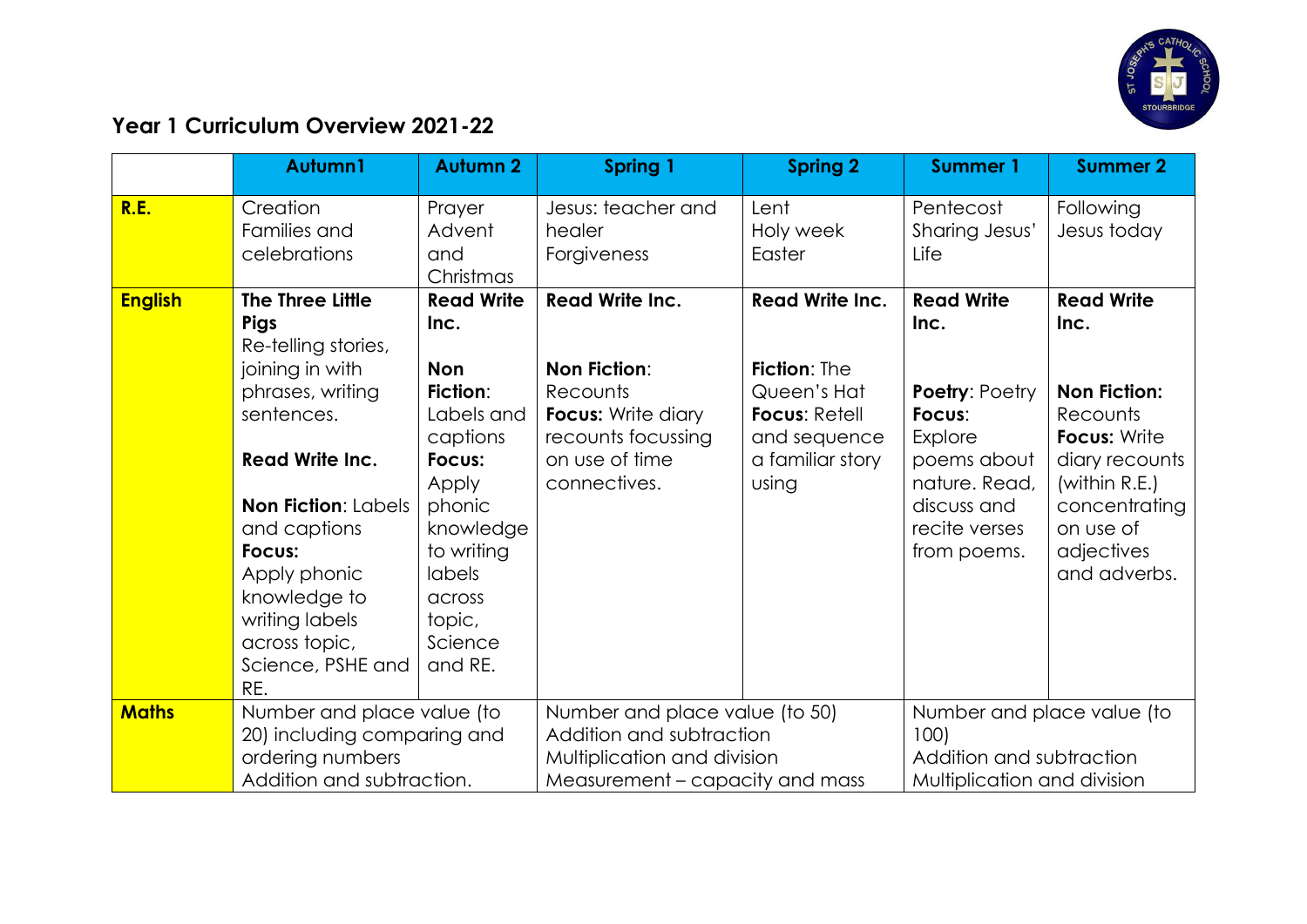|                  | Autumn1                                                                                                | <b>Autumn 2</b>       | <b>Spring 1</b>                                                                                                                                                                                                       | <b>Spring 2</b>                                                                                | <b>Summer 1</b>                                                                                                                                              | <b>Summer 2</b>                                                   |
|------------------|--------------------------------------------------------------------------------------------------------|-----------------------|-----------------------------------------------------------------------------------------------------------------------------------------------------------------------------------------------------------------------|------------------------------------------------------------------------------------------------|--------------------------------------------------------------------------------------------------------------------------------------------------------------|-------------------------------------------------------------------|
|                  | Properties of shape                                                                                    |                       | Fractions                                                                                                                                                                                                             |                                                                                                | Measures - length and height<br>Time<br>Money<br>Position and direction<br>Multiplication and division                                                       |                                                                   |
| <b>Science</b>   | Seasons and weather<br>Everyday materials                                                              |                       | Animals including humans                                                                                                                                                                                              |                                                                                                | Plants                                                                                                                                                       |                                                                   |
| <b>Computing</b> | e-safety<br><b>Communication</b> - basic<br>keyboard skills<br><b>Coding:</b> Create code using<br>2Go |                       | e-safety<br><b>Coding</b> -create simple codes using<br>2G <sub>O</sub><br><b>Communication-</b> basic keyboard skills;<br>presentation skills using Purple Mash<br><b>Connecting-Use</b><br>2Graph linked to Science |                                                                                                | e-safety<br>$\text{Coding}$ - continue<br>developing coding skills using<br>2G <sub>O</sub><br><b>Connecting-Continue to use</b><br>2Graph linked to Science |                                                                   |
| <b>History</b>   |                                                                                                        | Toys from<br>the past | <b>Famous</b><br>people/explorers                                                                                                                                                                                     |                                                                                                | <b>Historical</b><br>$events$ – The<br>Fire of London                                                                                                        |                                                                   |
| Geography        | Where do we live?<br>Houses and<br>homes around the<br>world                                           |                       | <b>Continents and</b><br>oceans (linked to<br>explorers                                                                                                                                                               | Contrasting<br><b>location</b> – London<br>(linked to 'The<br>Queen's Hat' and<br>the Jubilee) |                                                                                                                                                              | The Seaside -<br>human and<br>physical<br>features, map<br>making |